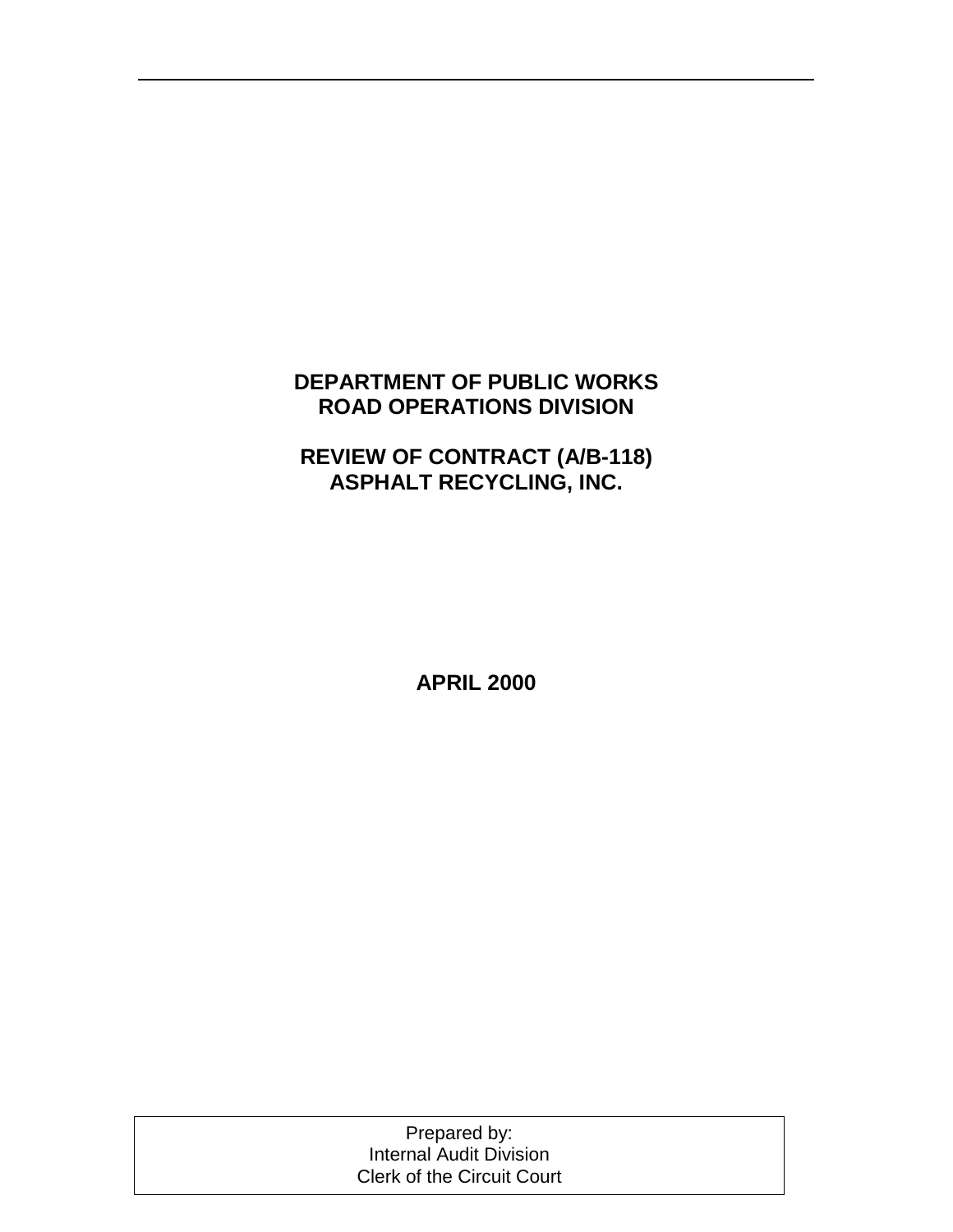April 24, 2000

The Honorable Carlton Henley Chairman The Board of County Commissioners Seminole County, Florida 1101 East First Street Sanford, FL 32771

Dear Mr. Chairman:

 I am very pleased to present you with the attached audit of the administration of contractual agreement with Asphalt Recycling, Inc.

 The audit was performed from October 30, 1999 to December 30, 1999. Management's responses have been incorporated into the final report.

With warmest personal regards, I am

Most cordially,

 Maryanne Morse Clerk of the Circuit Court Seminole County

| Prepared by:<br>Internal Audit Division |
|-----------------------------------------|
| <b>Clerk of the Circuit Court</b>       |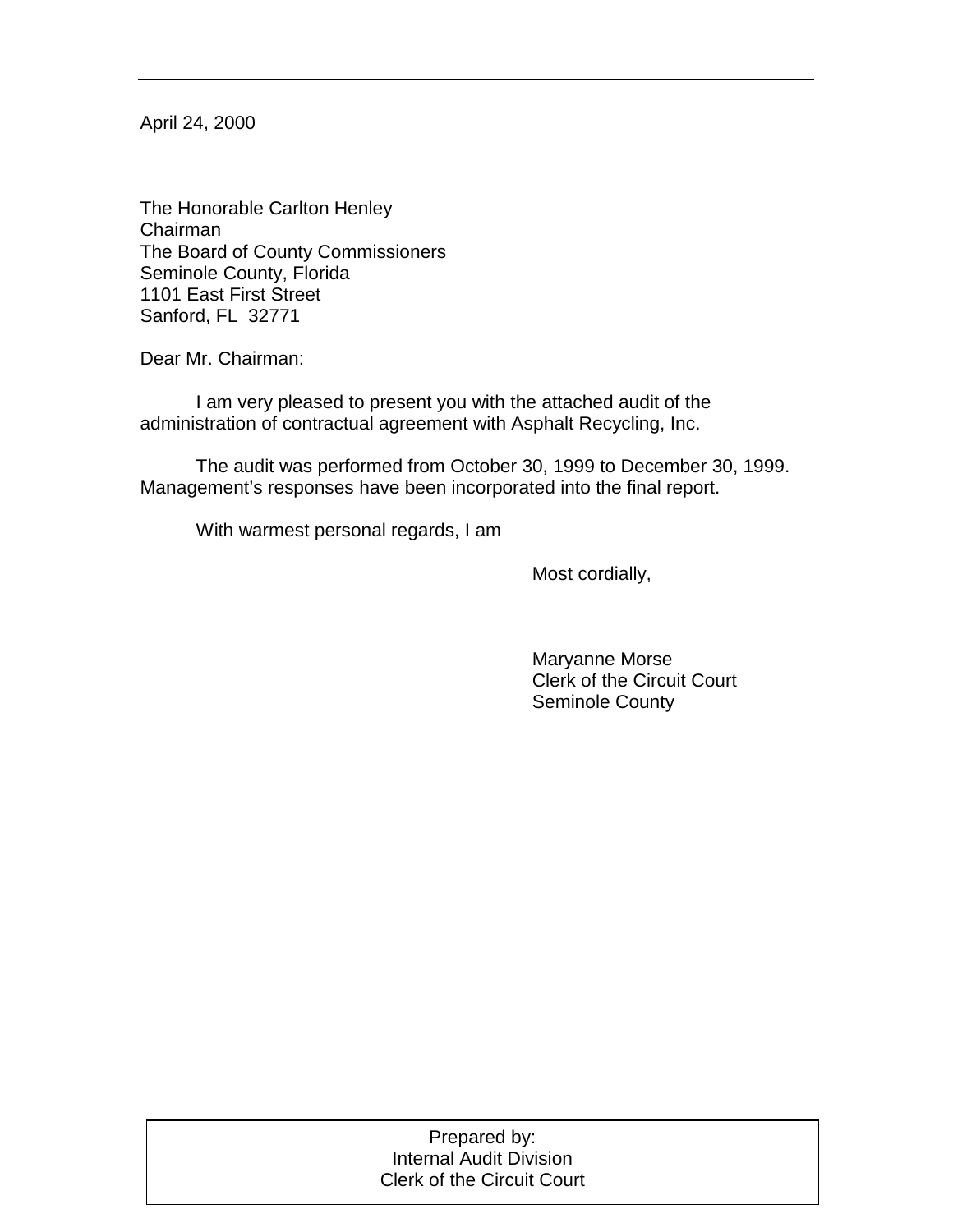# **DISTRIBUTION LIST**

### **BOARD OF COUNTY COMMISSIONERS**

Carlton Henley Daryl McLain Grant Maloy Randall Morris Dick Van Der Weide

# **COUNTY MANAGER'S OFFICE**

Kevin Grace

### **DEPARTMENT OF PUBLIC WORKS**

James N. Marino, P.E. Tom George

### **BOARD OF COUNTY COMMISSION RECORDS**  Sandy McCann

Prepared by: Prepared by: Internal Audit Division Internal Audit Division Clerk of the Circuit Court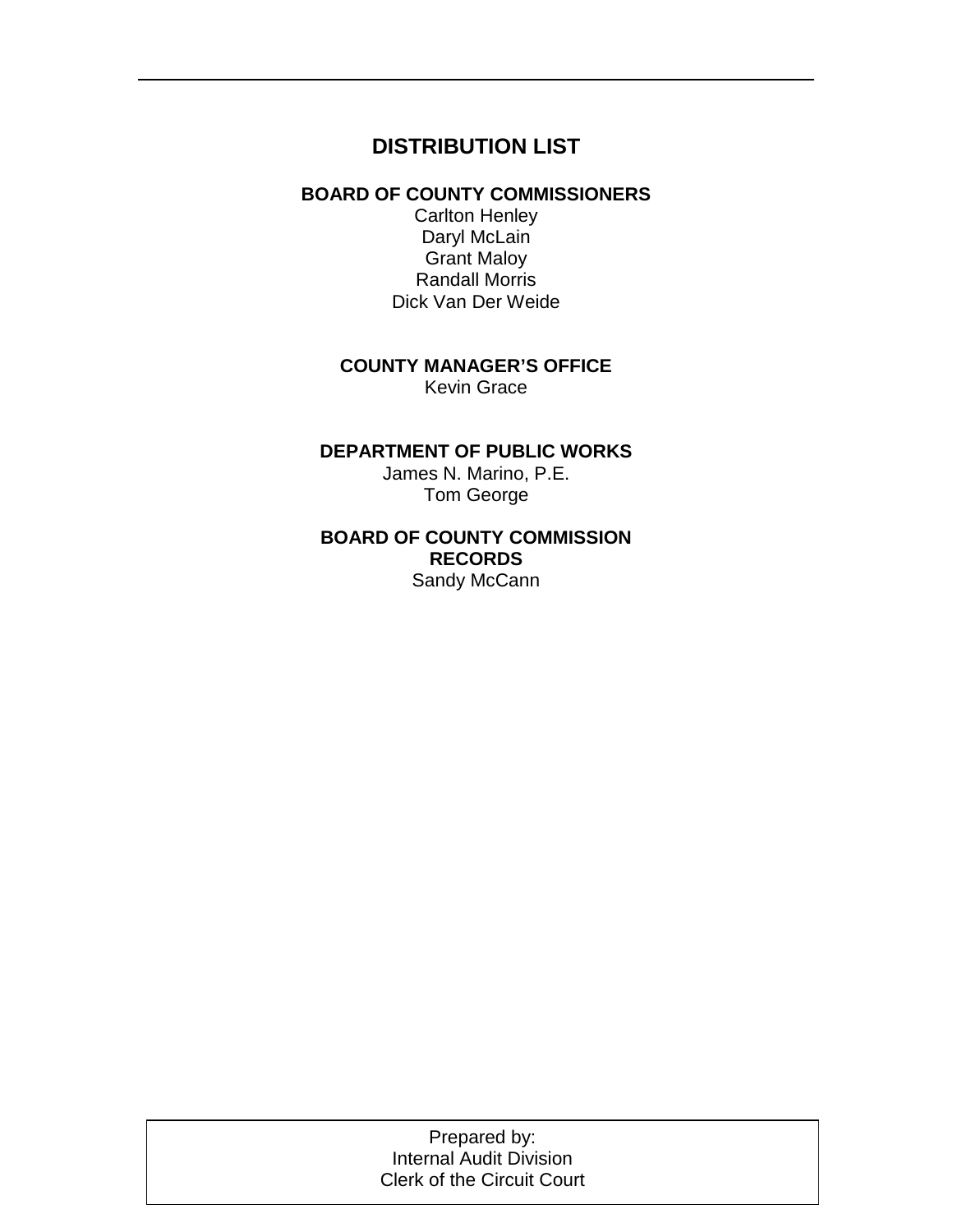# **TABLE OF CONTENTS**

# **Transmittal letter**

# **Introduction**

|                | <b>Purpose</b><br>1                                                                                                                               |  |
|----------------|---------------------------------------------------------------------------------------------------------------------------------------------------|--|
|                |                                                                                                                                                   |  |
|                |                                                                                                                                                   |  |
|                |                                                                                                                                                   |  |
|                | <b>Findings and Recommendations</b>                                                                                                               |  |
| 1.             | The County paid more than \$2 million for work that might or might not                                                                            |  |
|                | have been performed.                                                                                                                              |  |
|                |                                                                                                                                                   |  |
|                |                                                                                                                                                   |  |
|                |                                                                                                                                                   |  |
| 2.             | The division's business processes are not documented in the form of                                                                               |  |
|                | written policies and procedures; the documentation regarding the roads<br>to be resurfaced was not available at the time the audit was conducted. |  |
|                |                                                                                                                                                   |  |
|                |                                                                                                                                                   |  |
|                |                                                                                                                                                   |  |
|                |                                                                                                                                                   |  |
| 3 <sub>1</sub> | Bid estimates are not revised nor reevaluated from contract period to<br>contract period.                                                         |  |
|                |                                                                                                                                                   |  |
|                |                                                                                                                                                   |  |
|                |                                                                                                                                                   |  |
| 4.             | Compaction test results were not available at the time the audit was conducted.                                                                   |  |
|                |                                                                                                                                                   |  |
|                |                                                                                                                                                   |  |
|                |                                                                                                                                                   |  |
| 5.             | Commodity code assignments are not accurate and are not up to date.                                                                               |  |
|                |                                                                                                                                                   |  |
|                |                                                                                                                                                   |  |
|                |                                                                                                                                                   |  |
| 6.             | Some invoices submitted by the contractor did not have a description                                                                              |  |
|                | as to the type of service performed.                                                                                                              |  |
|                |                                                                                                                                                   |  |
|                |                                                                                                                                                   |  |

#### Prepared by: Prepared by: Internal Audit Division Internal Audit Division Clerk of the Circuit Court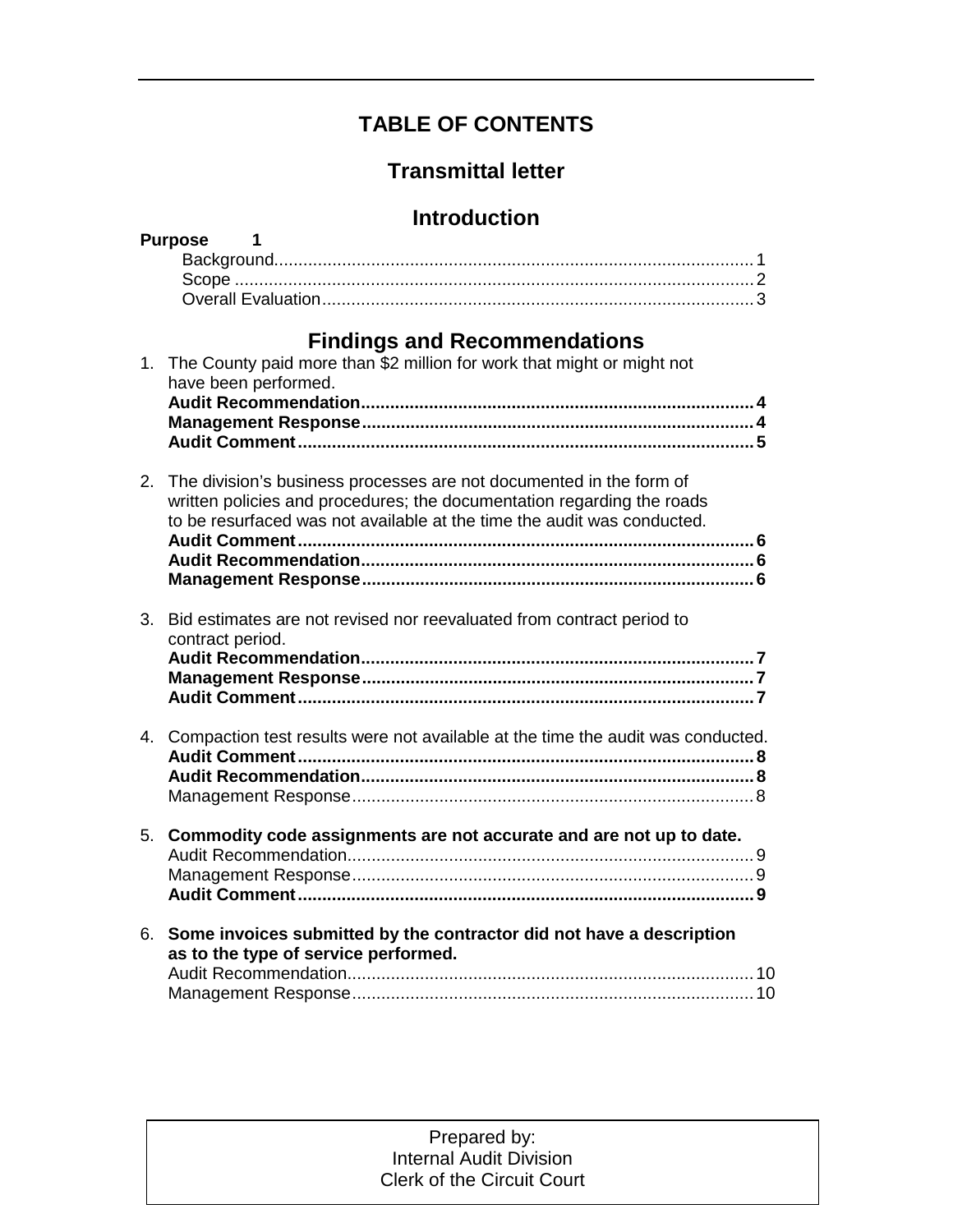## **Seminole County Department of Public Works Road Operations Division**

# **Review of Contract (A/B-118) Asphalt Recycling, Inc.**

The Internal Audit Division of the Office of the Clerk of the Circuit Court has completed an audit of the administration of the contractual agreement between Seminole County and Asphalt Recycling, Inc.

# **Purpose**

The purpose of the audit was to determine if the administrative controls over the contract were adequate and operated as intended in compliance with applicable laws, regulations, and other Seminole County policies and procedures. Specifically, the purpose of the audit was to ensure that all payments to the contractor were made in accordance with established terms, conditions, laws, and regulations.

# **Background**

On August 27, 1996, the Seminole County Board of County Commissioners (BCC) selected Asphalt Recycling, Inc., as the primary contractor for asphalt base stabilization on county road resurfacing projects. The Purchasing Division reported to the BCC that twenty-four (24) invitations to bid had been mailed to potential vendors with only two (2) companies electing to respond. The contract award was for a one (1) year period with a two (2) year option to renew at the current terms, conditions, and prices. The total estimated annual value of the agreement was \$229,000.00. The initial contract period was from August 28, 1996 through August 27, 1997; with a two-year option to renew. Subsequently, the BCC extended the contract with Asphalt Recycling, Inc., through August 27,1999.

The contract called for the contractor to prepare an asphalt stabilized base course composed of a mixture of the existing bituminous concrete pavement, existing base course material and a new substance asphalt emulsion. Further, the contractor was responsible for in-place crushing and blending of the existing pavement, base materials and asphalt emulsion. The invitation to bid stated that

"…the existing pavement and base material shall be crushed and blended to a total minimum depth specified and the gradation shall be two-and-one-half (2 1/2) inches and under so that the entire

| Prepared by:                      |  |
|-----------------------------------|--|
| <b>Internal Audit Division</b>    |  |
| <b>Clerk of the Circuit Court</b> |  |
|                                   |  |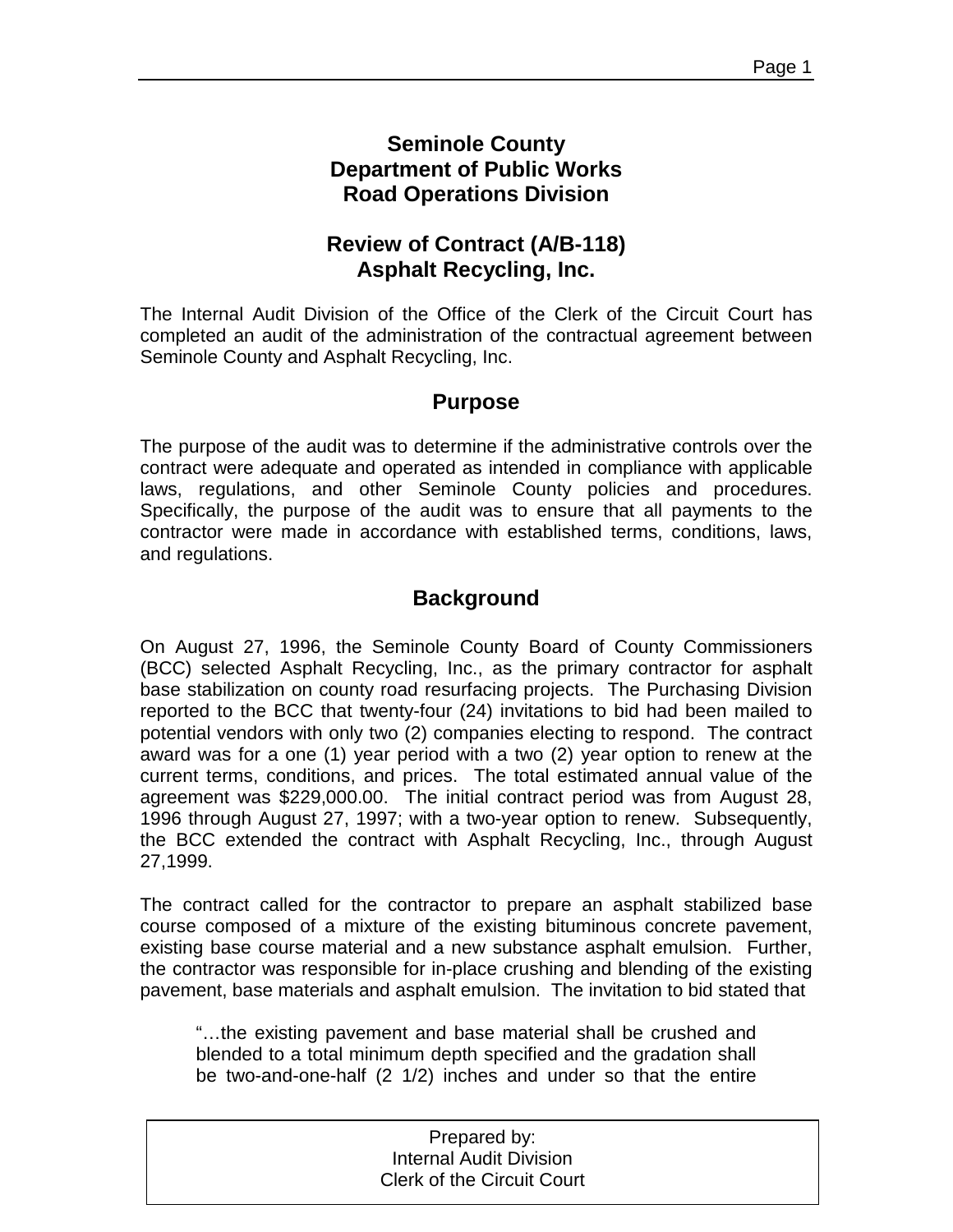mass of material dispersed throughout the processed base minimum depth and shall be the bottom of existing base material."

It was also the contractor's (Asphalt Recycling, Inc.) responsibility to obtain the services of a certified testing laboratory to ensure that the contractor had thoroughly compacted the stabilized base of not less than ninety-eight (98%) of the maximum dry density. Payments to Asphalt Recycling, Inc., were to be made for services rendered; and only after the County has received copies of the test results performed.

# **Scope**

The scope of this audit included a review of the billings provided by Asphalt Recycling, Inc., from the period October 1, 1997 to September 30, 1999. During that time, Asphalt Recycling, Inc., submitted invoices to the County for \$2,128,514.35. All source documents related to these invoices were subject to review.

The audit included:

- Review of procedures used to ensure compliance with established purchasing policies and procedures, Florida Statutes and other applicable regulations;
- Review of internal controls to ensure that all payments to the contractor were in accordance with established terms, conditions, laws and regulations;
- Review of Asphalt Recycling, Inc.'s invoices for accuracy, completeness, and timeliness;
- Review of the bidding process used by the county to ensure that competition is fair, consistent and provides for the most economical and efficient service to the community;
- Review of the process used by the Road Operations Division to estimate the quantities to be used by companies to bid on the contract;
- Review of the process used by the Road Operations Division in determining the actual scope of the work to be performed by Asphalt Recycling, Inc.;

| Prepared by:                      |  |
|-----------------------------------|--|
| <b>Internal Audit Division</b>    |  |
| <b>Clerk of the Circuit Court</b> |  |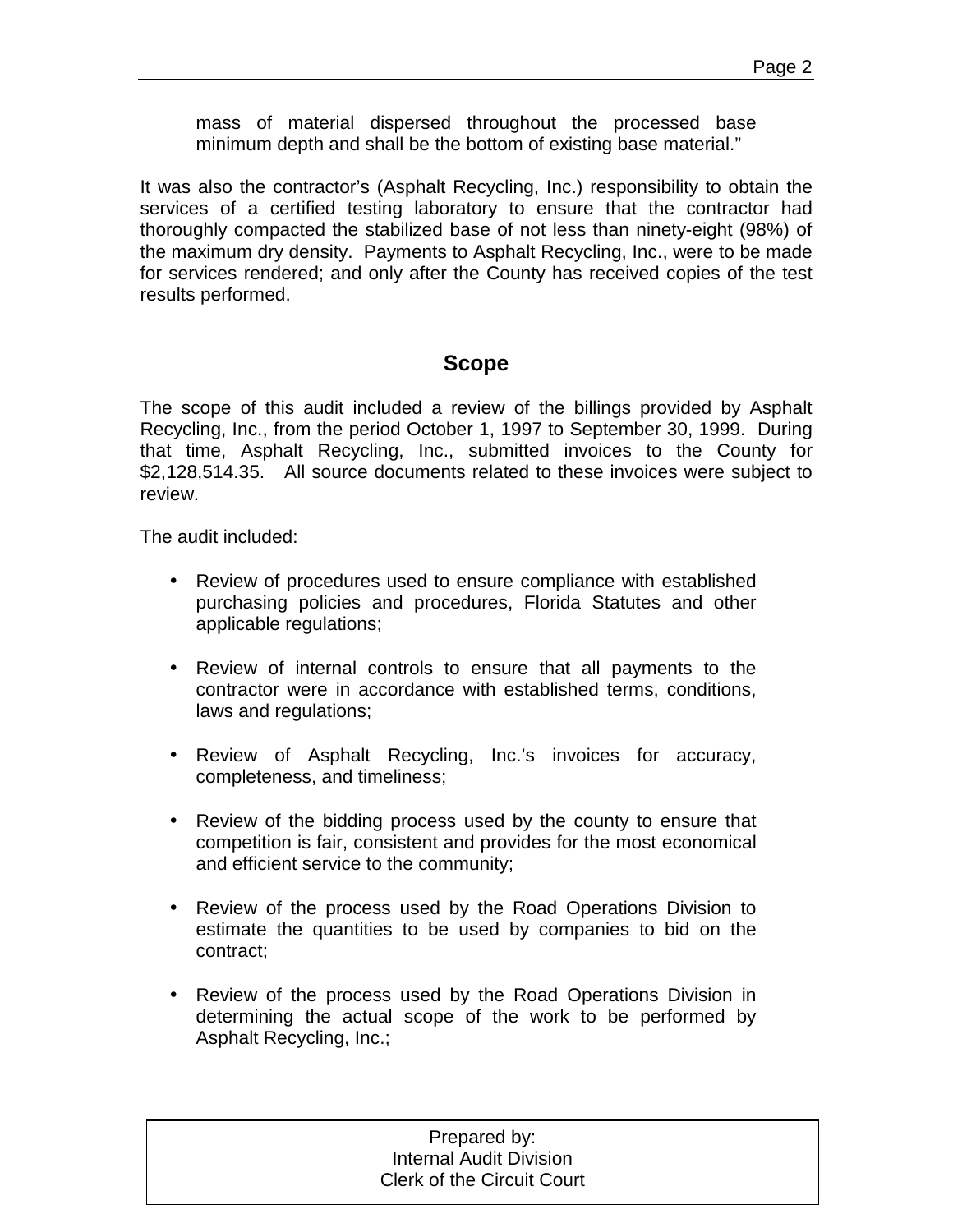- Review of the process used by the Road Operations Division to evaluate and rank roads to be resurfaced;
- Review of the special terms and conditions contained in the contract; and,
- Any other procedures considered necessary under the circumstances.

Fieldwork began on October 30, 1999, and was completed on December 30, 1999. The audit was performed by Bill Carroll, Pat Tindel, and Gail Joubran.

# **Overall Evaluation**

It is our opinion that the internal controls over the contract are inadequate. The following conditions warrant management's attention:

- The county paid for work that might or might not have been performed;
- The division's business processes are not documented in the form of written policies and procedures; the documentation regarding the roads to be resurfaced was not available at the time the audit was conducted;
- Bid estimates are not revised nor re-evaluated;
- Compaction test results were not available at the time the audit was conducted;
- Commodity code assignments are not accurate; and,
- Some invoices submitted by the contractor did not have a description as to the type of service performed.

Our detailed findings and recommendations are included in the report that follows.

#### Prepared by: Prepared by: Internal Audit Division Internal Audit Division Clerk of the Circuit Court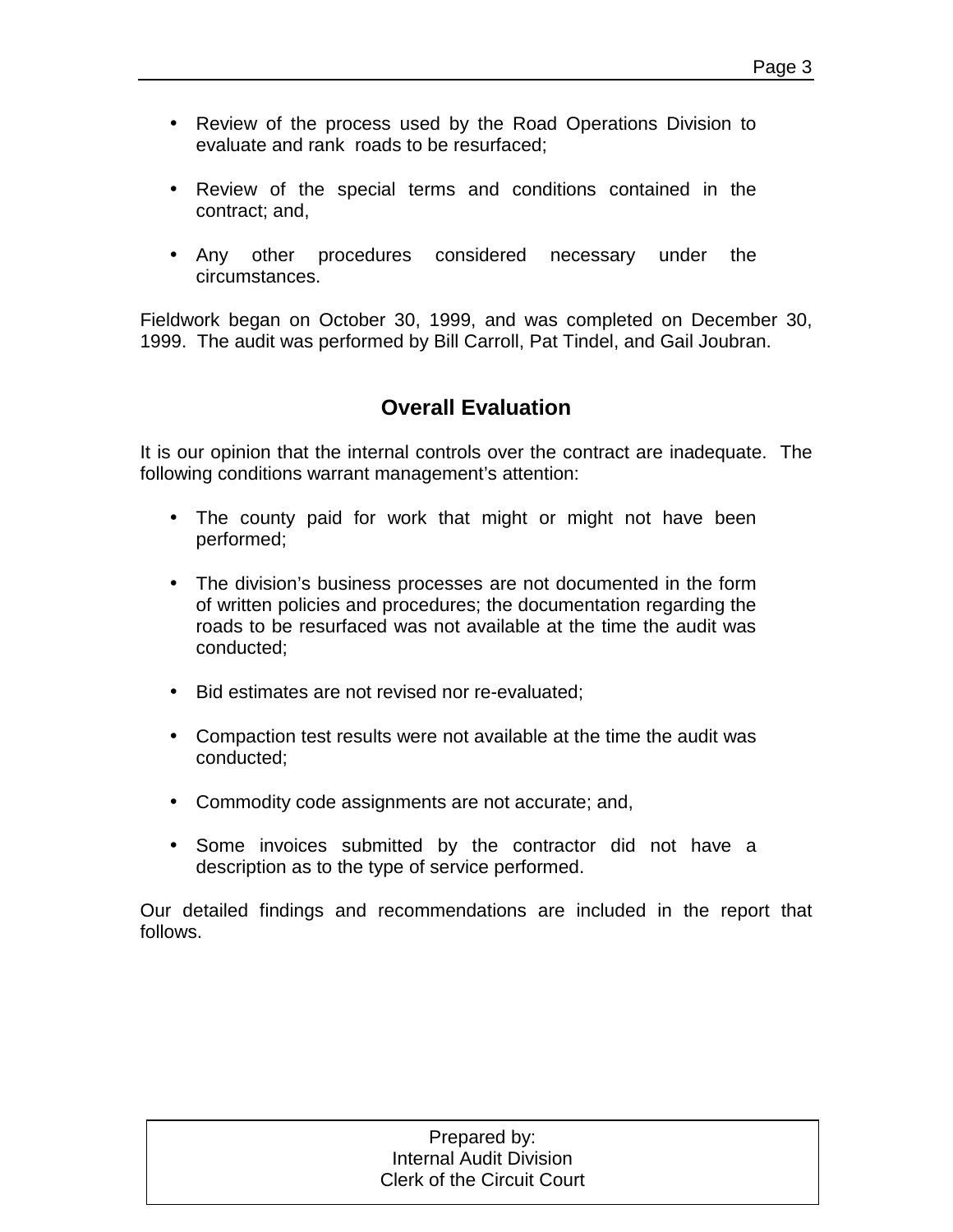### **The County paid more than \$2 million for work that might or might not have been performed.**

The Road Operations Division project manager informed us that the lead Inspector for Road Operations measured the roads to be resurfaced prior to Asphalt Recycling, Inc., beginning work. These measurements, and the anticipated quantities of materials to be used were then verbally confirmed with Asphalt Recycling, Inc.'s representative so as to avoid any future discrepancies or misunderstandings concerning the work to be performed. These measurements became the basis for the invoices. Internal Audit requested copies of these written measurements during the audit; however, we were advised that the county did not maintain any of these agreed-upon measurements in its files. Therefore, there was no way to confirm whether or not the work performed, the materials provided, conform with the measurements taken; or, in fact, if measurements were taken in the first place.

During the period October 1997 to September 1999, Asphalt Recycling, Inc., submitted invoices totaling \$2,128,514.35. There was no documentation attached to the invoices to support the billings. Internal Audit analyzed the estimates of quantities to be installed by zone, as stated in the bid, versus the actual quantities installed. Our analysis revealed the following:

- The Road Operations Division estimated that 54,300 square vards of asphalt base stabilization would be needed for projects in Zone 1 during the three-year period; the actual amount installed was 128,882 square yards. The dollar value of the variance, \$262,236.60, represents unanticipated and unplanned costs to the taxpayer.
- The Road Operations Division estimated that 70,881 square yards of asphalt base stabilization would be needed for projects in Zone 5 during the three-year period; the actual amount installed was 187,435 square yards. The dollar value of the variance, \$93,418.00, represents unanticipated and unplanned costs to the taxpayer.

These conditions further illustrate the need to document measurements and maintain an audit trail to confirm whether the invoices are fairly stated.

| Prepared by:                      |  |
|-----------------------------------|--|
| <b>Internal Audit Division</b>    |  |
| <b>Clerk of the Circuit Court</b> |  |
|                                   |  |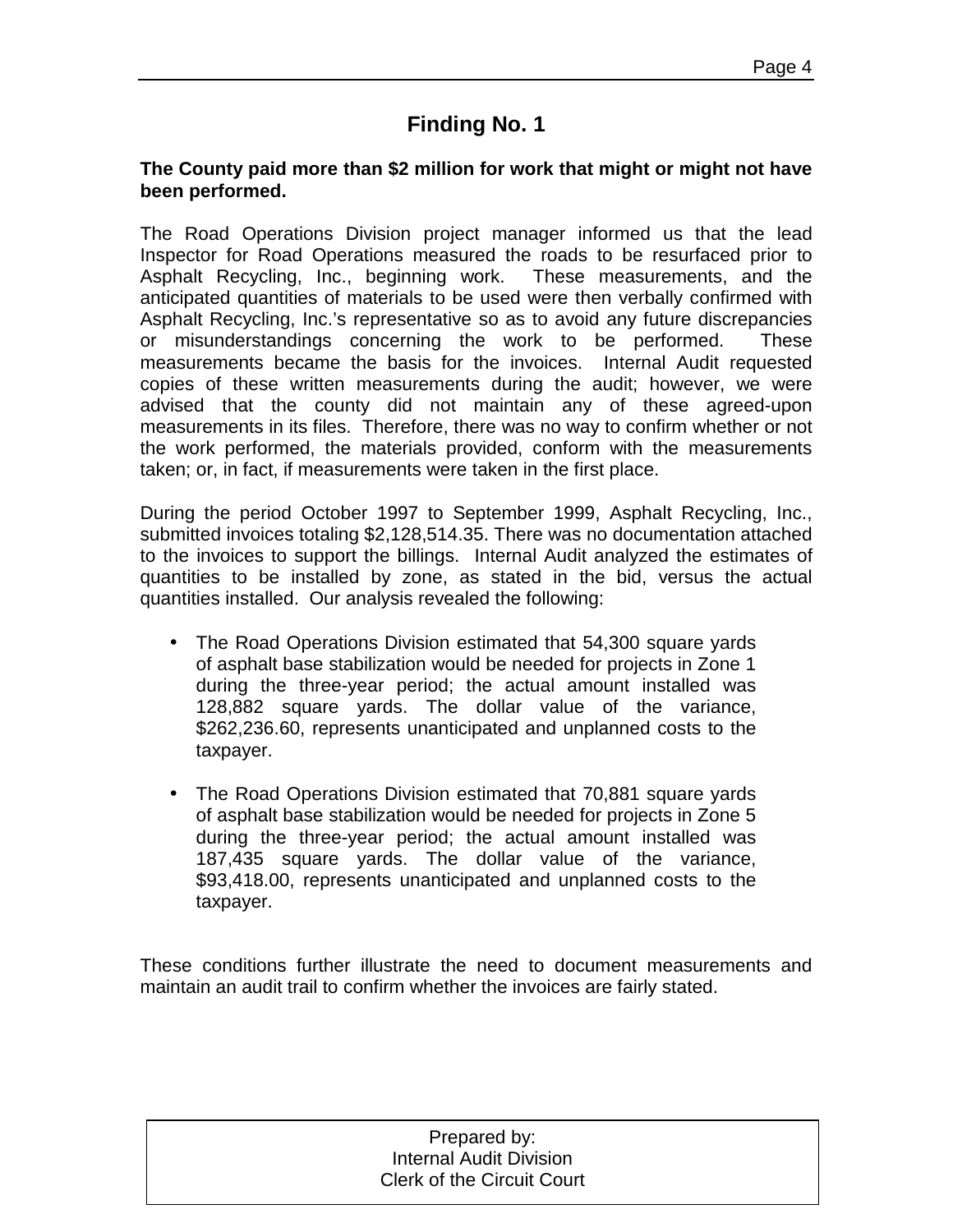### **Recommendation**

Establish a written procedure to document the agreed upon quantities to be installed and compare these measurements to the contractor's billings for reasonableness.

### **Management Response**

Every roadway that is recycled is measured prior to the start of work and delineated with pavement markings and is final measured following completion of work. These measurements are available in our files at any time for anyone to inspect. Each invoice submitted by Asphalt Recycling states the roadway name, the square yards recycled, cubic yards of excavation, gallons of emulsion used and any other bid items and unit prices and quantities used. Each invoice is verified and signed off by the lead inspector for the project. The report goes on to say that the actual amount installed was 128,882 square yards for Zone 1. This also is an incorrect figure. The actual amount installed was 100,790 square yards. It is important to note that this debate is totally irrelevant since the quantities estimated are simply given to establish a relative magnitude of possible uses for each and every item in the bid document so that competing bids may be compared equally. In this bid document, just as in the Orlando Paving bid document, there are many items that are listed that need to be available for usage and have set prices that may never be used during the life of this contract. Each year one district is re-tested and the entire Pavement Management Program updated. Conditions change, roads fail, priorities change and it is impossible to look three years into the future and determine how many roads may, for example, require soil cement as opposed to asphalt cement. The work is not performed with mandatory limits and quantities by zone. The Pavement Management Program is a comprehensive countywide program in which work is performed where most needed utilizing the most appropriate repair strategy. The use of zones in early contracts was only an effort to receive lower bids in the areas closer to the manufacturing plants, not to guarantee a specific amounts of work in each district. Again, this entire line of thinking is irrelevant. These quantities are only used to evaluate bid prices. This is already being done.

### **Audit Comment**

Internal Audit requested copies of the written measurements in November 1999. We were advised that the agreed-upon measurements were not available in writing. During a subsequent meeting in April 2000, we were provided with a copy of the spreadsheet containing square yard measurements for roads that had been worked on by Asphalt Recycling. We are concerned, however, with the length of time it took the division to locate the requested measurements or why the division was unable to provide the measurements when originally requested. It is management's responsibility to ensure that each invoice is properly supported and the support for the billing by the contractor is readily available. This is why the audit report states, "…Establish a written procedure to document the agreed upon quantities to be installed and compare these measurements to

| Prepared by:                      |  |
|-----------------------------------|--|
| <b>Internal Audit Division</b>    |  |
| <b>Clerk of the Circuit Court</b> |  |
|                                   |  |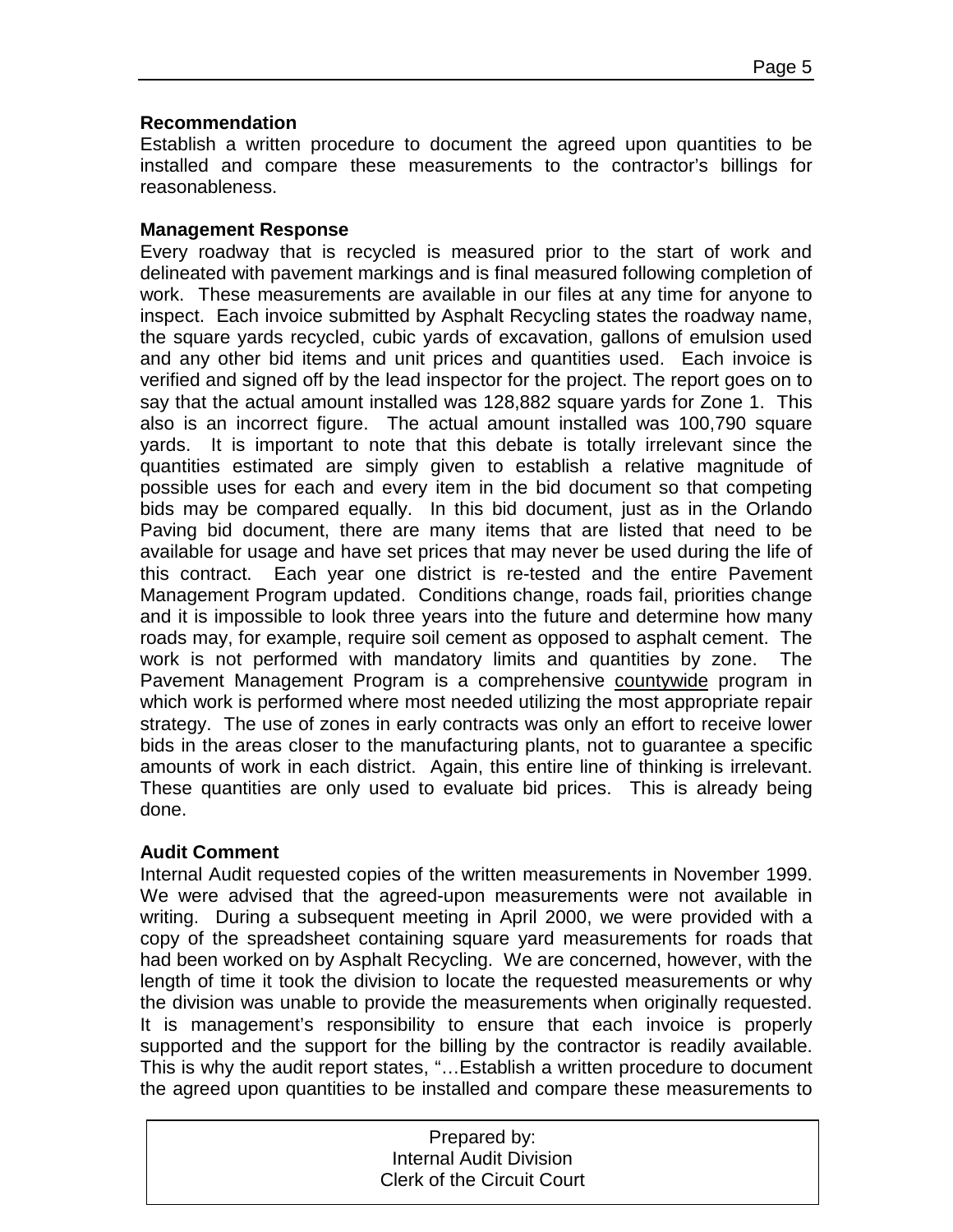the contractor's billings for reasonableness." Records maintained by management need to be readily available for audit or inspection.

# **Finding No. 2**

**The division's business processes are not documented in the form of written policies and procedures; the documentation regarding the roads to be resurfaced was not available at the time the audit was conducted.** 

Because the division does not maintain written policies or procedures, or any sort of paper trail documenting decisions made, we relied on the program manager's verbal explanation. We understand that the division evaluates roads to be resurfaced using a three-step process: First, a computer software program (Dynaflect) is used to evaluate the **strength** of existing roadways; some 20 percent of the roads are evaluated. Second, another program known as the Infrastructure Management System (IMS), a laser surface survey, is used to evaluate the **surface condition** of the road. Third, division personnel physically **observes and inspects** the roads needing repair. This three-step process is used to rank the road projects for placement on the candidate for resurfacing list. To confirm that this process was operating as described, Internal Audit requested the candidate list for road projects for 1997, 1998, and 1999. By not having written policies and procedures, nor detailed records, the process cannot be audited for compliance with sound business practices or management directives.

*(Audit Comment: At the time requested, November 1999, the division did not or could not provide the listings. Therefore, based on the information provided during the audit, we concluded that the division did not have an effective operating plan. At a subsequent meeting in April 2000, management was able to provide the requested candidate lists. Internal Audit reviewed these reports and have concluded that the Road Operations Division does have a process in place to support roads selected to be resurfaced. We are concerned, however, with the length of time it took the division to locate the requested reports.)* 

### **Recommendation**

Develop written policies and procedures.

### **Management Response**

This has been addressed in response to the same statement concerning Orlando Paving. The statement, rather then being based on factual information, is based on a lack of information. This Division did not provide a copy of a five-year plan at the time it was requested. These plans, as well as numerous different methods of documenting, tracking and decision making are available at Road Operations for inspection.

| Prepared by:                      |
|-----------------------------------|
| <b>Internal Audit Division</b>    |
| <b>Clerk of the Circuit Court</b> |
|                                   |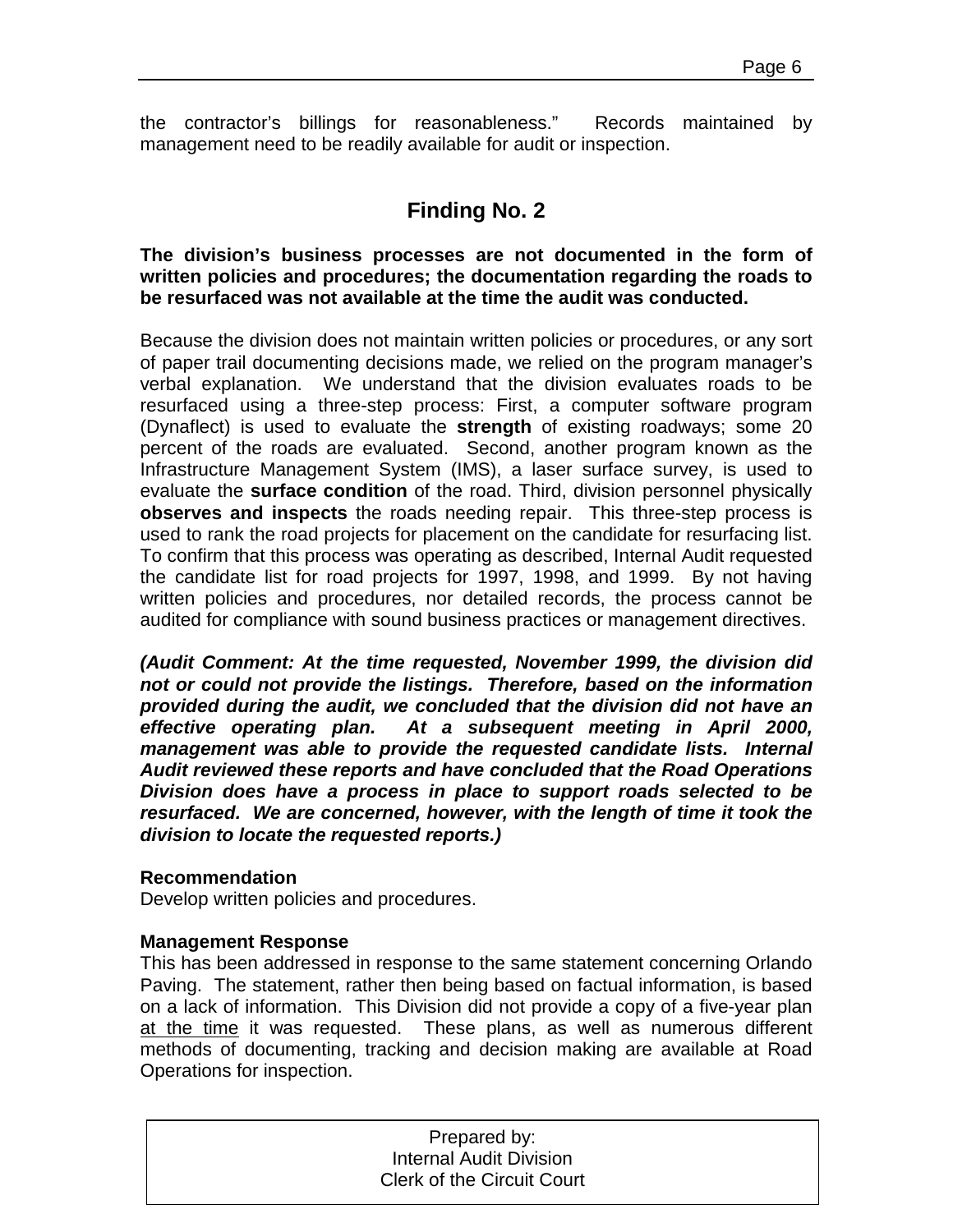### **Bid estimates are not revised nor reevaluated from contract period to contract period.**

The Road Operations Division provides County Purchasing with quantities of materials it estimates will be needed for a specific contract period. The estimated quantities are then incorporated into the Invitation to Bid. Prospective bidders use these quantities in developing its proposal to the County. Internal Audit compared the estimated quantities on A/B–118 (bid date July 17, 1996) with A/B–370 (bid date October 22, 1999). For Zone 1 through 5, in A/B-118, the County estimated that the contractor would need to install 173,039 square yards of asphalt base stabilization. For the same zones in A/B–370, the County also estimated 173,039 square yards. It appears that estimates from one contract to the next might not be revised nor reevaluated. We also noted that the division does not have a program to track the actual quantities of materials installed in a given project. By not tracking the materials actually installed, estimating future requirements might not be realistic.

### **Recommendation**

Develop a procedure to update bid estimates based on historical data and future job requirements.

### **Management Response**

This is already being done; see Response to IAD Recommendation for Finding No. 2 regarding Orlando Paving. Similar to methods employed for Bid A/B-127 described earlier in this memorandum, we track and document each road, each quantity and all materials used under Bid Document T/C-118. This information is readily available at Road Operations. This is already being done. Overall quantities in the new bid document is within 5% of those placed in fiscal year 1998/99. The use of zones and variety of bid items still presents a problem. The zone concept has been eliminated from the new Orlando Paving bid document and will be removed from this document upon renewal.

### **Audit Comment**

We will follow-up in future audits on the procedures described by management concerning the tracking of quantities.

| Prepared by:                      |
|-----------------------------------|
| <b>Internal Audit Division</b>    |
| <b>Clerk of the Circuit Court</b> |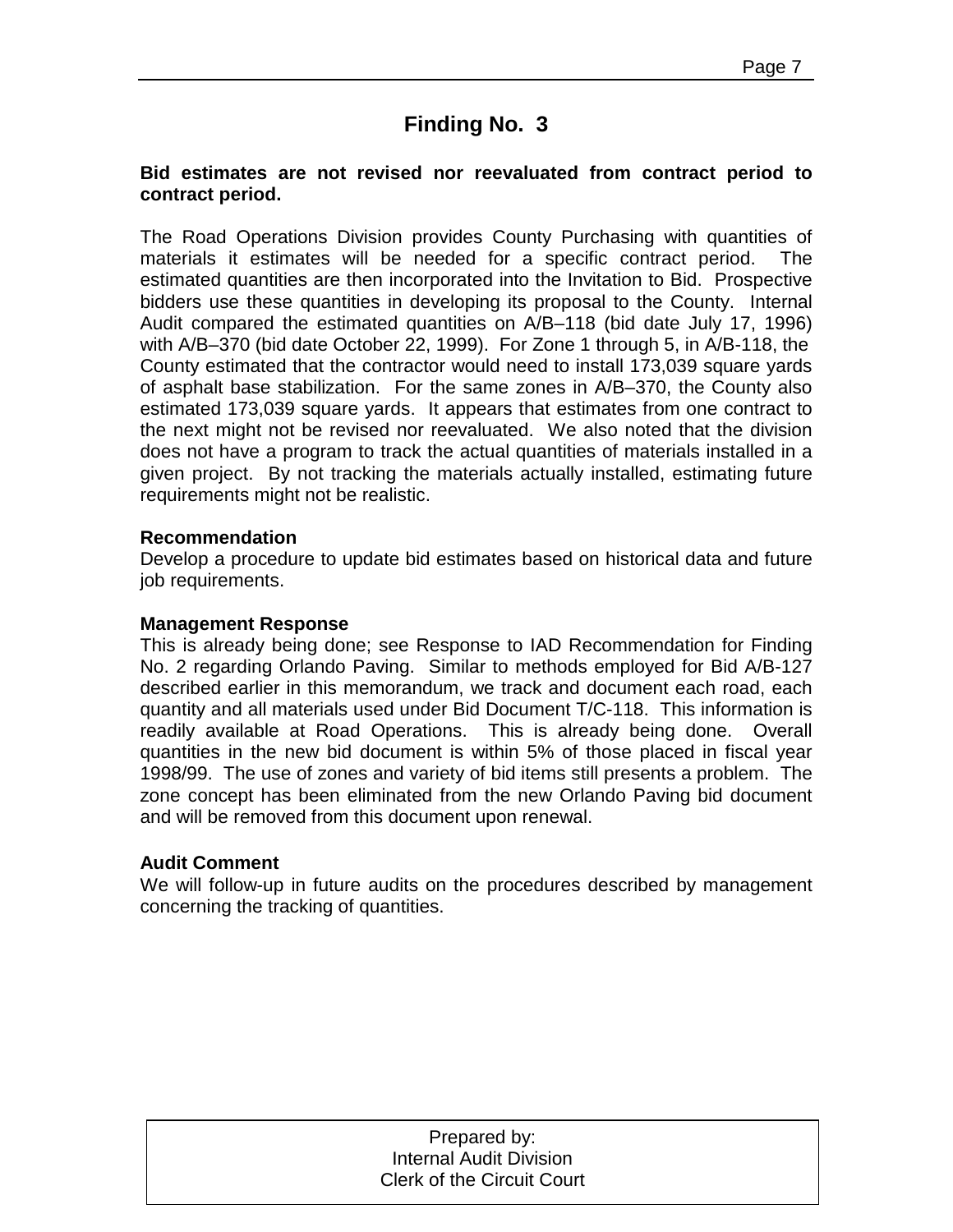### **Compaction test results were not available at the time the audit was conducted.**

A/B–118 required Asphalt Recycling, Inc., to obtain the services of a certified testing laboratory to ensure that the compacted stabilized base is not less than ninety-eight (98%) of the maximum dry density at optimum moisture content using a modified Proctor Test. No payments are to be made to Asphalt Recycling, Inc., until satisfactory test results are received for each section of roadway mixed.

Internal Audit requested the test results for three projects billed by Asphalt Recycling, Inc. We were not provided with any documentation that indicated that the required Proctor Tests had been performed and test results were within the acceptable range. We also could not determine if any required testing had ever been ordered or been obtained by Asphalt Recycling, Inc., due to the fact that there were no approvals, notes, test results, or other indications noted on any of the paid invoices. Deferring payment until the test results are on file provides further assurance that the roadways were properly compacted thus reducing the risk of paying for services not performed.

*(Audit Comment: At the time requested, November 1999, the division did not provide copies of the Proctor Tests for the three sampled roads. At a subsequent meeting in April 2000, management was able to provide the requested test results. Internal Audit reviewed these reports and have concluded that the Road Operations Division is receiving satisfactory test results as contractually required from Asphalt Recycling. However, we again recommend that approvals, notes, test results, or other indications be noted on the invoices.)* 

### **Recommendation**

Enforce the contract. Require compaction test results to be submitted prior to paying Asphalt Recycling, Inc., and indicate on the face of the invoice that test results were within the acceptable range. Additionally, test results should be maintained for every project.

### **Management Response**

This statement is also inaccurate. Test results for each roadway recycled and paid for are contained in our files. This assumption is also based on Internal Audit not receiving copies of these test results at the time they were requested. These documents are available for inspection at Road Operations. This is already being done. Test results are available for inspection.

| Prepared by:                      |  |
|-----------------------------------|--|
| <b>Internal Audit Division</b>    |  |
| <b>Clerk of the Circuit Court</b> |  |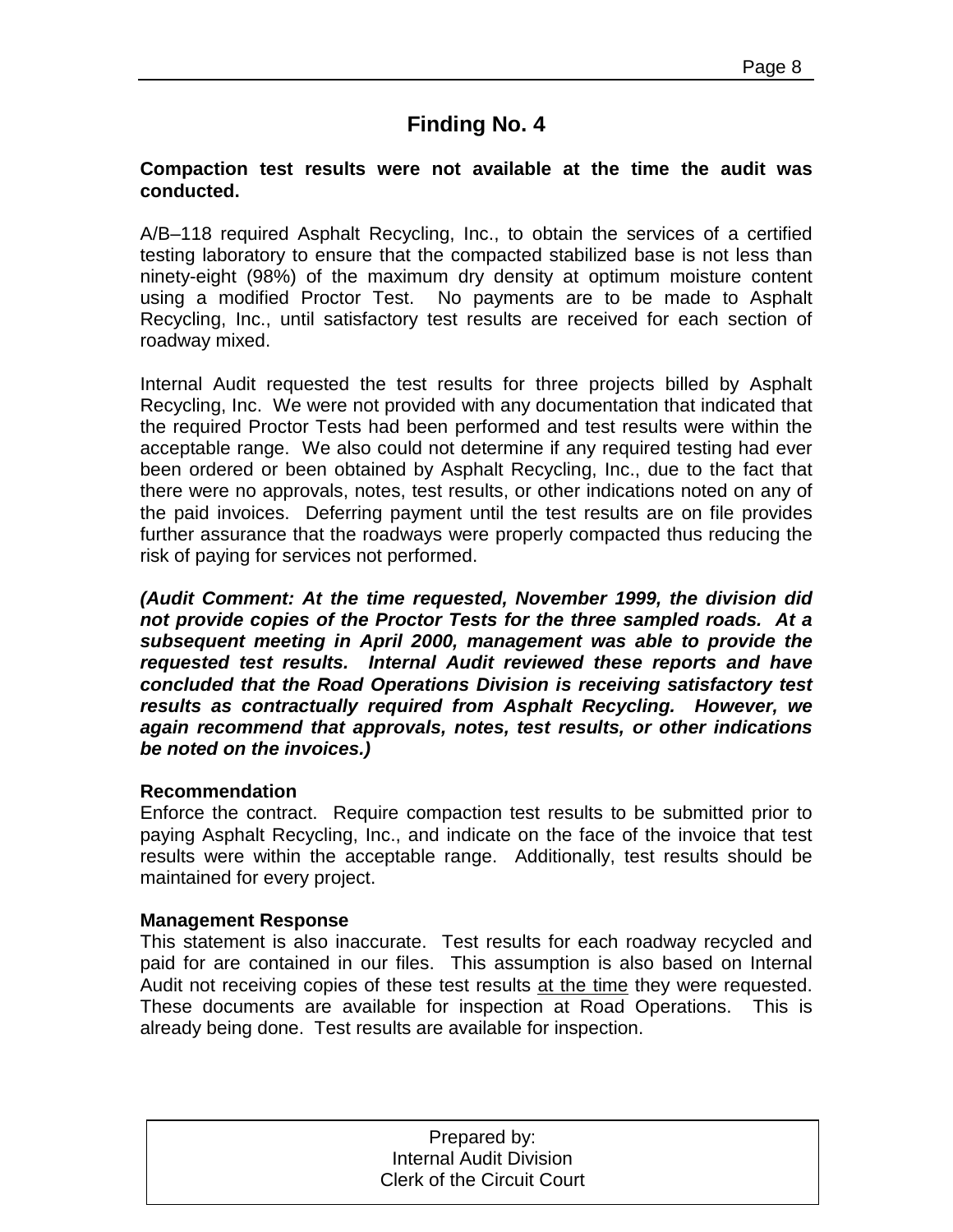### **Commodity code assignments are not accurate and are not up to date**.

County Purchasing has contracted with DemandStar.com (formally Information on Demand, Inc.), to maintain a vendor-list-by-commodity-code of manufacturers, suppliers, agents and consultants who desire to do business with Seminole County. DemandStar.com also is responsible for maintaining vendor applications and faxing bid documents to requesting bidders.

Internal Audit surveyed three companies from the bid list for Asphalt Base Stabilization (A/B–118) to confirm that it was receiving Invitations to Bid; and why it elected not to bid. One company stated that it was a supplier of "roofing" materials. Another worked solely in the Northeast. The last did not perform asphalt recycling type work. Therefore, the companies were not qualified to place a bid for this work.

We then asked Purchasing for copies of the original applications of a sample of companies invited to bid on A/B-118 (13 of the 24 companies contacted). Purchasing was only able to furnish four of thirteen applications requested; the other nine companies had not registered with DemandStar.com.

In addition, the files of four of the 24 companies did not list a telephone number and one did not list a contact name. Therefore, the files were incomplete.

By having incorrect commodity codes assigned, and unqualified vendors included, the number of eligible vendors solicited is in fact much lower than the – publicly-stated 24. Without an accurate and up-to-date vendor list, there is no assurance that the most qualified vendor is awarded the contract at the best possible price to the taxpayer.

### **Recommendation**

DemandStar.com should ensure that vendor applications on file are accurate and the Purchasing Division should verify that commodity codes are correct. Additionally, County Purchasing should periodically review the files maintained by DemandStar.com to ensure that all appropriate and interested vendors receive bid information on county jobs.

### **Management Response**

We cannot comply with this recommendation. The Purchasing Division ensures that public notice of invitations to bid for goods and services is given in compliance with state and county regulations. A service arrangement with DemandStar.com is one of several tools employed to maximize competition in the procurement of goods and services. DemandStar.com's database is proprietary information and consists of vendors who register with the company

| Prepared by:                      |
|-----------------------------------|
| <b>Internal Audit Division</b>    |
| <b>Clerk of the Circuit Court</b> |
|                                   |